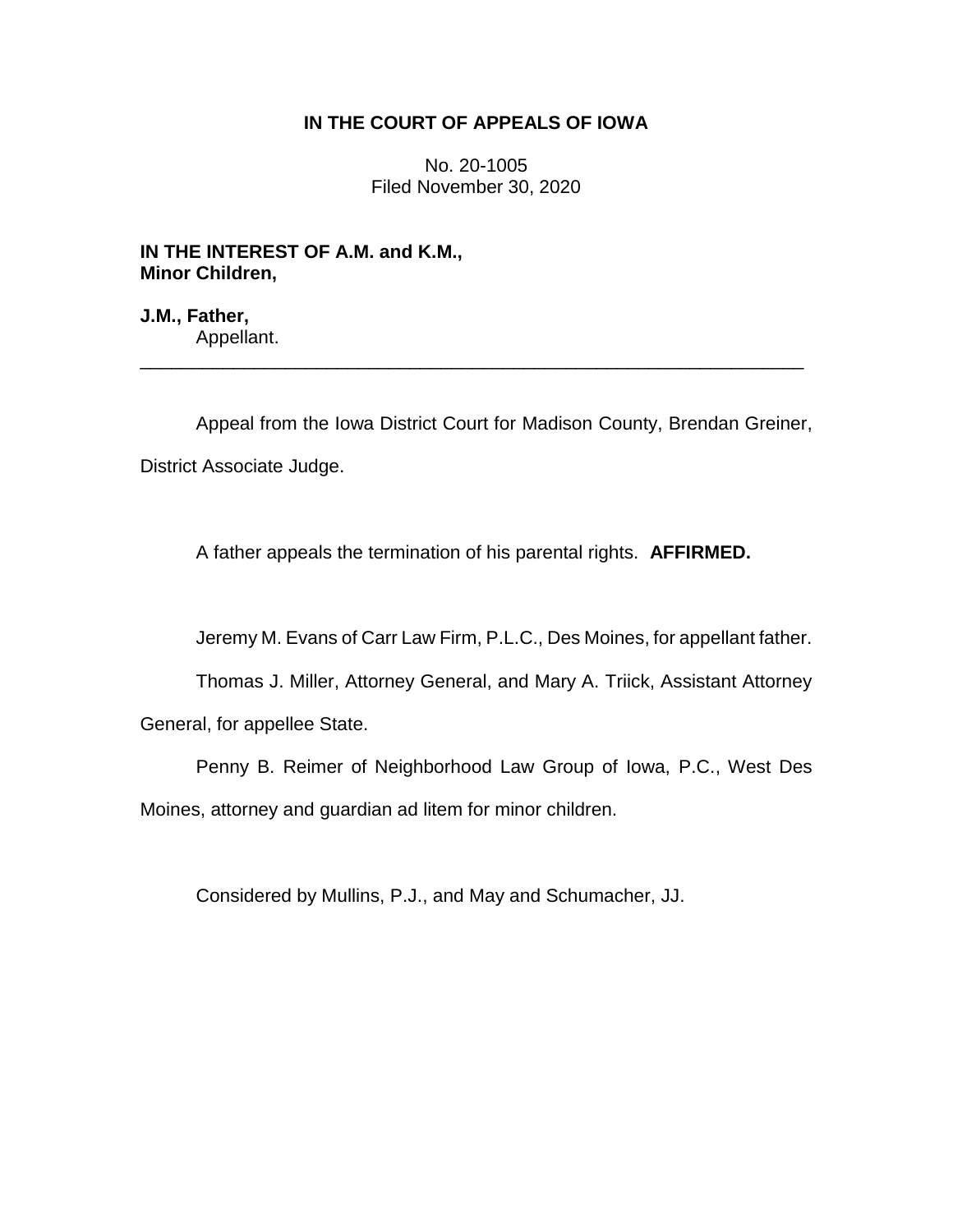### **SCHUMACHER, Judge.**

A special agent with the Iowa Division of Criminal Investigation (DCI) interviewed the father of A.M. and K.M. on May 28, 2019, following the death of A.M. and K.M.'s mother the previous day. During the interview, the father reported to the agent that on May 27, 2019, after drinking for the majority of the day, he pried open a gun safe located at his parents' home and drove with a loaded shotgun to the home where the children's mother and her three daughters were staying. He entered the mother's bedroom and shot the mother.<sup>1</sup> All three girls, ages six years, four years, and two years, were in the home at the time of their mother's death.<sup>2</sup>

## **I. Standard of Review**

 $\overline{a}$ 

The proper standard of review "for all termination decisions" isde novo. *In re P.L.*, 778 N.W.2d 33, 40 (Iowa 2010) (overruling prior cases applying an abuseof-discretion standard of review to the question of whether termination is in the best interests of the children); *In re A.D.W.*, No. 12-1060, 2012 WL 3200891, at \*2 (Iowa Ct. App. Aug. 8, 2012). We give deference to the factual findings of the juvenile court, especially those relating to witness credibility, but we are not bound by those determinations. *In re G.A.*, 826 N.W.2d 125, 127 (Iowa 2012)*.* Our primary concern in termination proceedings is the best interests of the child. *In re L.T.*, 924 N.W.2d 521, 529 (Iowa 2019); *In re L.H.*, 949 N.W.2d 268, 270 (Iowa Ct. App. 2020).

<sup>&</sup>lt;sup>1</sup>Along with this admission to the DCI agent, the father told the paternal grandmother, his sister, and his best friend that he had shot the mother.  $2$  A.M. was born in 2012 and K.M. was born in 2014. S.M., born in 2016, is not the biological child of the father and is not at issue here.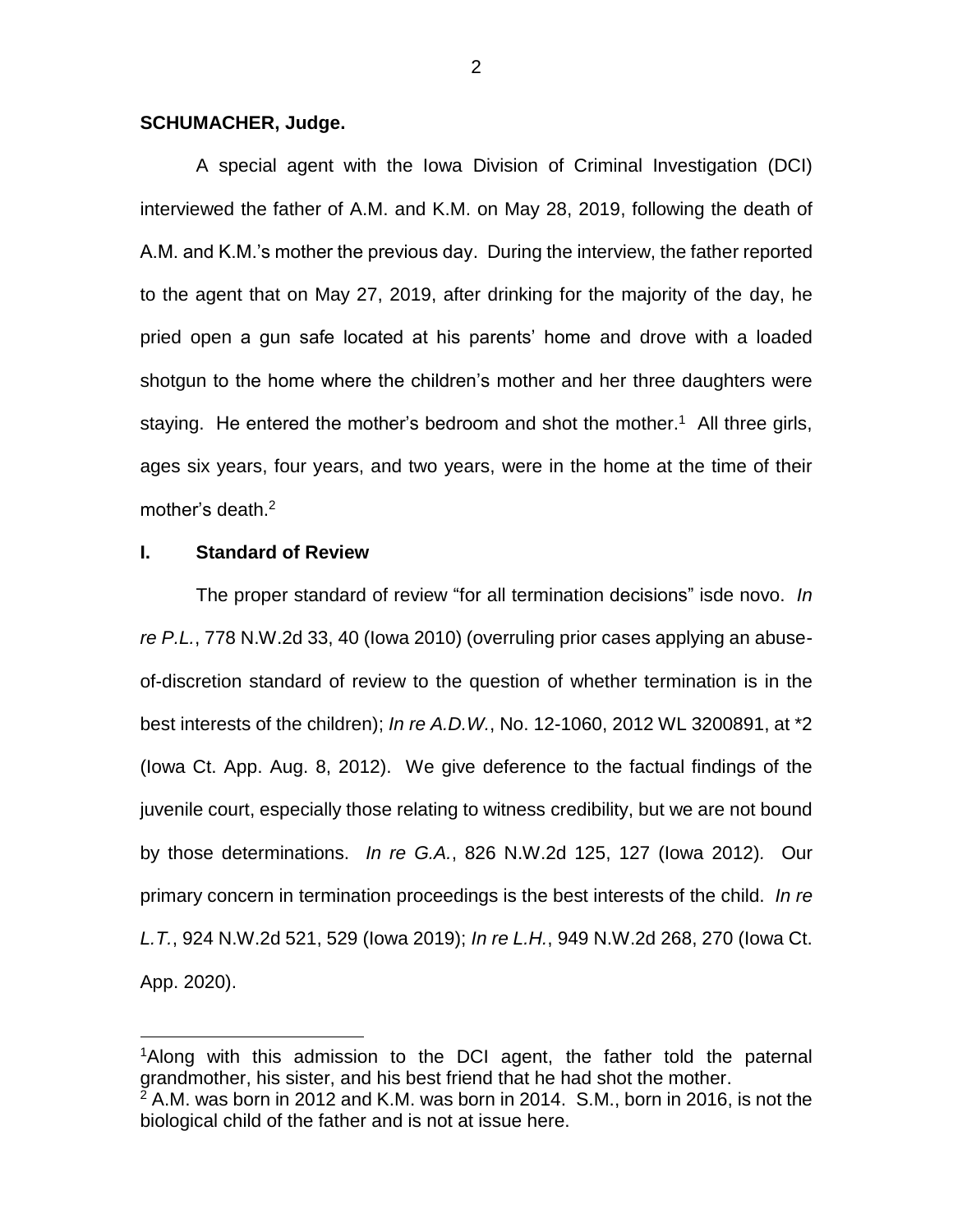## **II. Procedural History**

A brief procedural history is beneficial to this appeal. Following the death of the mother and the incarceration of the father, the State secured a removal order that placed the children in the temporary custody of the Iowa Department of Human Services (DHS). The children were placed in the care of the maternal grandmother. A child-in-need-of-assistance (CINA) petition was filed two days later on June 5, 2019. When the father consented to the continued removal of the children from parental custody, the removal hearing set for June 6 was canceled. The children were adjudicated to be CINA by order filed June 20, 2019, pursuant to Iowa Code section 232.2 6(c)(2) and (n) (2019). The court further found that the aid of the court was required. Following adjudication, custody of A.M. and K.M. was placed with the maternal grandmother subject to the supervision of DHS. S.M. also resided with the maternal grandmother and her sisters. A motion for placement filed by the paternal grandparents came before the court for hearing simultaneously with a dispositional hearing.

On September 16, 2019, the district court filed a dispositional order denying the paternal grandparents' motion for placement. Custody of A.M. and K.M. remained with the maternal grandmother, subject to the supervision of DHS. Both the maternal grandmother and the paternal grandparents were allowed to intervene as parties at different times in the underlying CINA case. Following a permanency hearing, the court directed the State to initiate termination proceedings between the father and A.M. and K.M.

A termination hearing was held on July 10, 2020, at which time the court, without objection, took judicial notice of the underlying CINA files and the father's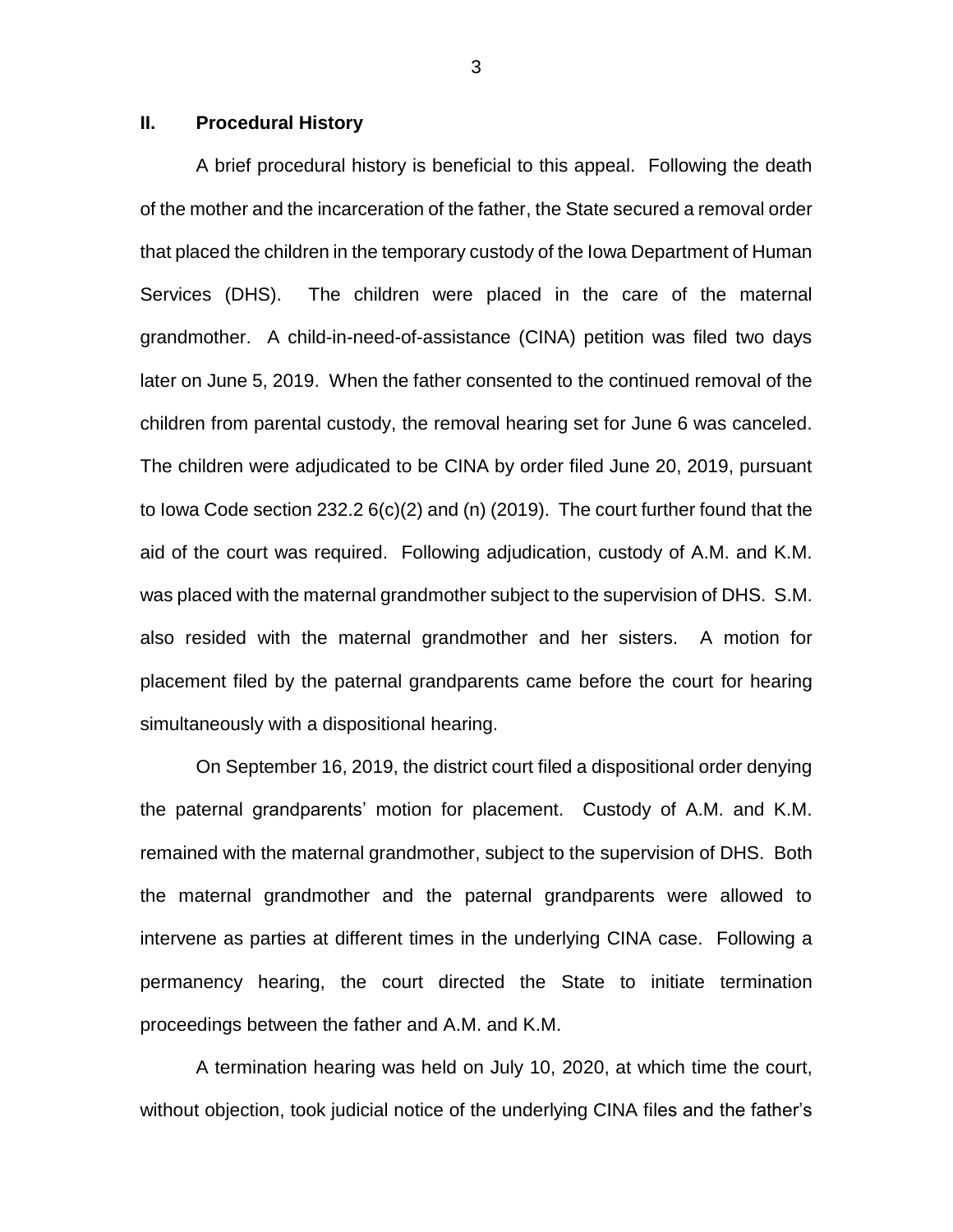pending criminal matter in FECR109148, including the trial information and minutes of evidence. Also included in the admitted evidence were the transcripts of the combined dispositional/placement hearing, a dispositional review hearing, and the permanency hearing. Following the termination hearing, the court entered an order terminating the parental rights of the father as to A.M. and K.M. pursuant to Iowa Code section 232.116(1)(f) (2020).<sup>3</sup>

The father now appeals. He does not contest the statutory ground relied on by the district court for termination. Thus, we need not address the ground relied upon by the district court. *See P.L.*, 778 N.W.2d at 40. Rather, the father argues the district court erred in not granting guardianship of the children to the paternal grandparents and further argues DHS failed to make reasonable efforts for reunification purposes. He does not argue termination is not in the children's best interest, but rather, contends placement with the maternal grandmother was contrary to the children's best interests. We address each argument in turn.

#### **III. Post-Termination Placement and Exception to Termination**

The father argues, "The trial court erred when it ordered the children to remain in the custody of their maternal grandparents." With respect to this argument, we first note that following the termination, the district court placed custody and guardianship of A.M. and K.M. with DHS, rather than the maternal grandmother. Secondly, we question the father's standing to raise this issue. *See In re K.A.*, 516 N.W.2d 35, 38 (Iowa Ct. App. 1994) (concluding the parent had no

 $\overline{a}$ 

 $3$  On remand from the supreme court, the district court amended the termination order to reflect that following entry of the termination of parental rights, custody and guardianship of the children was placed with DHS.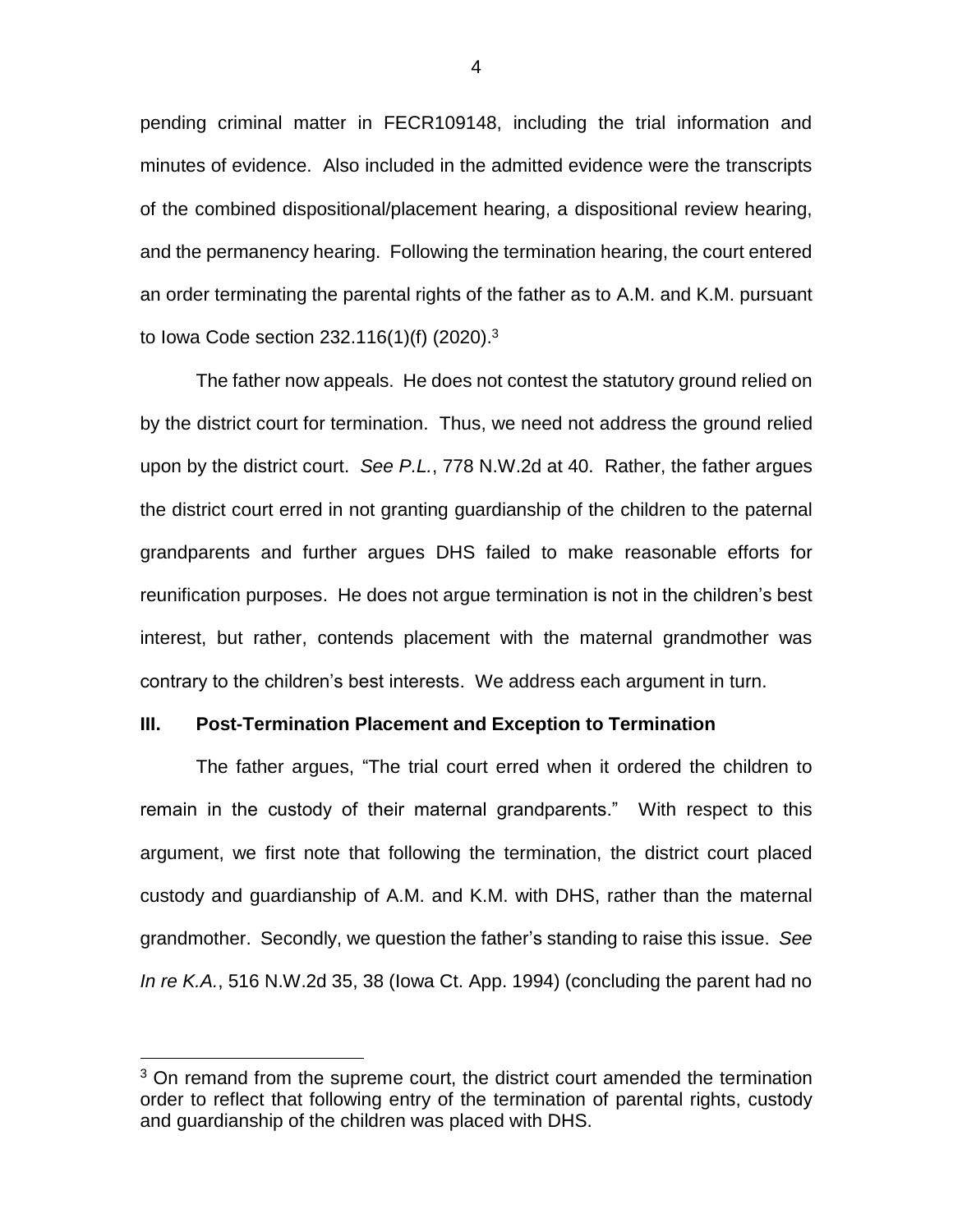right to participate in a placement hearing following termination because "[t]he termination of [the mother's] rights concerning these three children divest[ed] her of all privileges, duties, and powers with respect to the children."); *In re D.B.*, 483 N.W.2d 344, 346 (Iowa Ct. App. 1992) (refusing to consider mother's argument about where child should be placed following termination because the proper termination of the mother's rights divested her of "any legally recognizable interest she would have concerning the guardianship or custody" of the child); *In re J.C.*, No. 19-1985, 2020 WL 1049840, at \*2 (Iowa Ct. App. Mar. 4, 2020).

The district court did not establish guardianship in either the maternal grandmother or the paternal grandparents. However, the court had the authority to place guardianship with a relative under Iowa Code section 232.117(3). Here, the court was presented with two homes, that of the maternal grandmother and that of the paternal grandparents. The evidence presented at the hearing indicated both families could provide a home for the children. Following the death of the mother, the children have resided continuously with the maternal grandmother. Both DHS and the guardian ad litem advocated for as little disruption as possible for the children. We find the district court acted in the children's best interest in placing custody and guardianship with DHS for determination of a pre-adoptive placement.

To the extent the father argues an exception to termination should apply pursuant to Iowa Code section 232.116(3)(c), we find he falls short of his burden to demonstrate that an exception should be applied to prevent termination. Guardianships are not "legally preferable" alternatives to termination. *In re A.S.*, 906 N.W.2d 467, 477 (Iowa 2018) (quoting *In re B.T.*, 894 N.W.2d 29, 32 (Iowa Ct.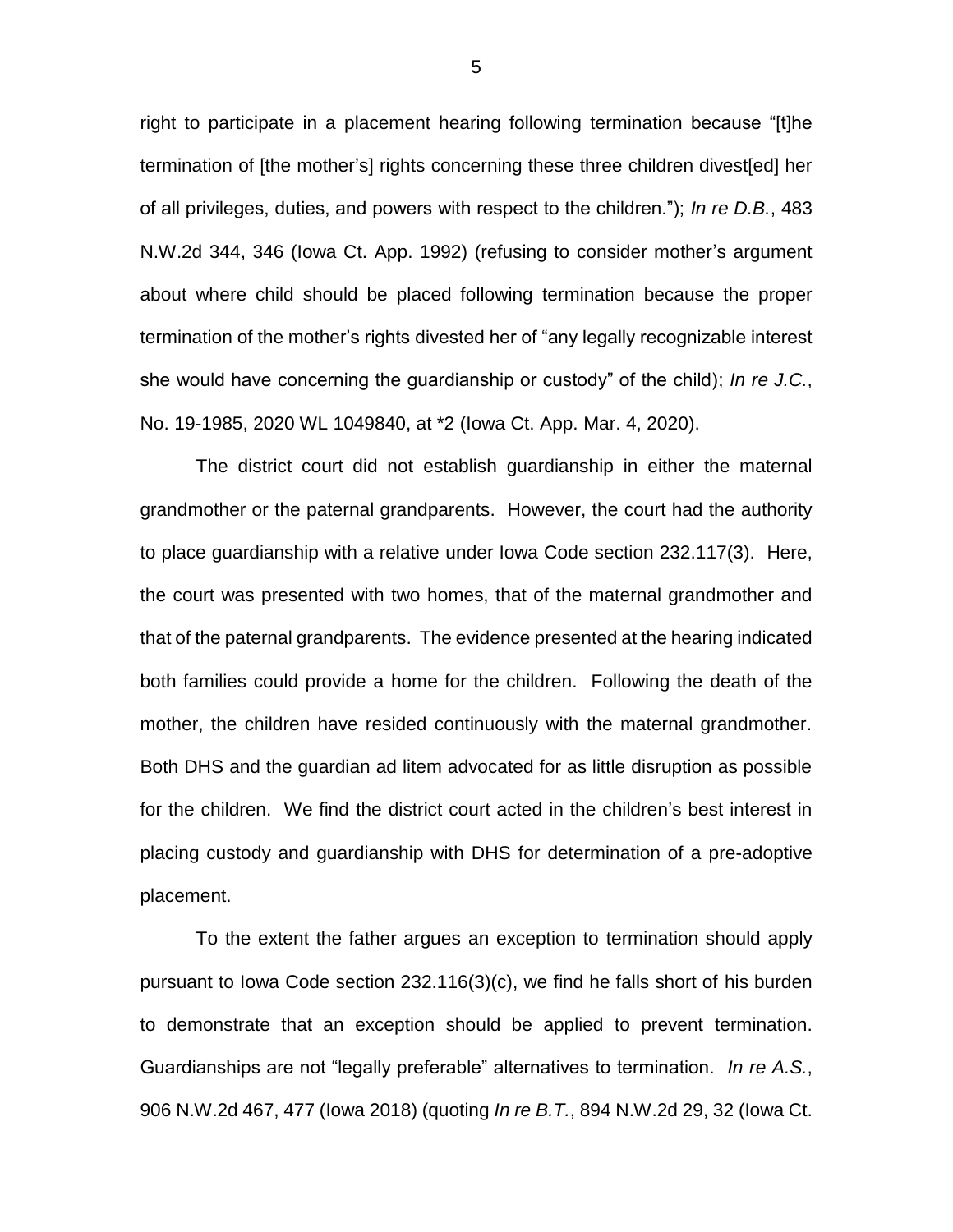App. 2017)). We have found a guardianship appropriate when "no functional difference" existed between guardianship and termination based on a child's placement with his grandmother. *See B.T.*, 894 N.W.2d at 33 (holding ten-yearold's placement with grandmother as his guardian was no less permanent than requiring grandmother to adopt child). Here, the children are very young and have struggled a great deal since the death of their mother. The maternal grandmother and the paternal grandparents have litigated extensively in juvenile court as to the appropriate placement for the girls, which has increased the children's anxiety about their immediate and future placement. A termination of parental rights rather than a guardianship will provide the children desperately needed permanency following a year and a half of tumultuous litigation and the loss of their mother.

### **IV. Reasonable Efforts**

The Code requires DHS to make reasonable efforts to return children to their home—consistent with the children's best interests. Iowa Code § 232.102(6)(b). "Reasonable efforts" include services offered to eliminate the need for removal or to make it possible for the children to return safely to the family home. *Id.* The duty to make reasonable efforts is not "a strict substantive requirement of termination," but the extent of the measures taken by DHS "impacts the burden of proving those elements of termination which require reunification efforts." *In re C.B.*, 611 N.W.2d 489, 493 (Iowa 2000); *In re K.C.*, No. 18-1249, 2019 WL 325863, at \*2 (Iowa Ct. App. Jan. 23, 2019).

While not set out as a separate issue, the father appears to also argue a lack of reasonable efforts prevented reunification, specifically a lack of visitation with his daughters since his incarceration. To the extent he makes this argument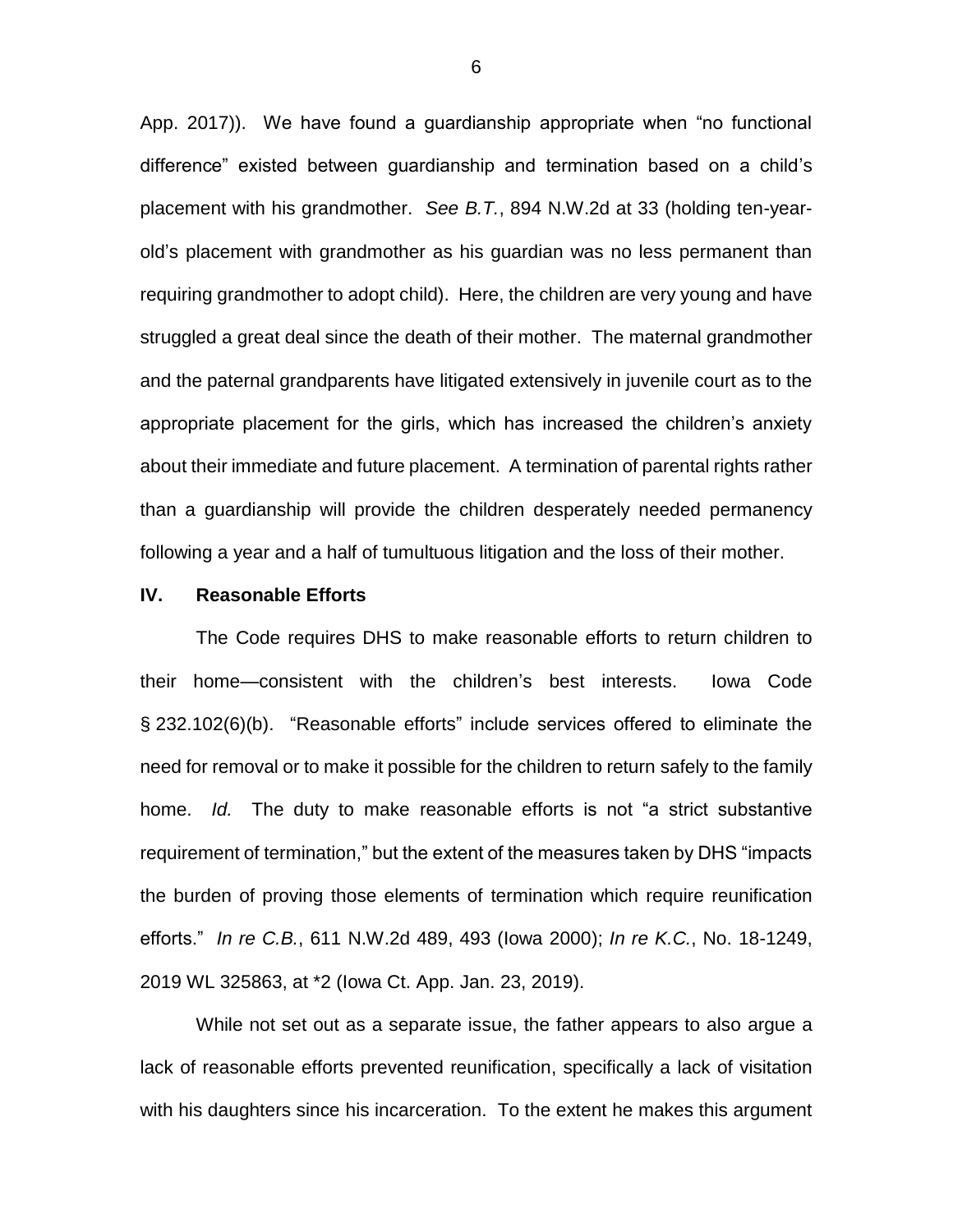on appeal, he failed to raise the issue of reasonable efforts at the district court level. While he alleges he preserved this issue by contesting the termination petition and filing a notice of appeal, filing a notice of appeal is insufficient to preserve error for review. *See* Thomas A. Mayes & Anuradha Vaitheswaran, *Error Preservation in Civil Appeals in Iowa: Perspectives on Present Practice*, 55 Drake L. Rev. 39, 48 (2006) ("While this is a common statement in briefs, it is erroneous, for the notice of appeal has nothing to do with error preservation." (footnote omitted)); *In re K.W.*, No. 15-0790, 2015 WL 4642786, at \*1 (Iowa Ct. App. Aug. 5, 2015).

As noted by the DHS worker, since removal, the father has not inquired about the girls' well-being or asked for contact. Although DHS is required to make reasonable efforts, "[i]n general, if a parent fails to request other services at the proper time, the parent waives the issue and may not later challenge it at the termination proceeding." *In re L.M.*, 904 N.W.2d 835, 840 (Iowa 2017). Here, the father did not raise the issue of visitation or make a request for other services to the district court, and as such, the issue is not preserved for appellate review.

[I]t is fundamentally unfair to fault the trial court for failing to rule correctly on an issue it was never given the opportunity to consider. Furthermore, it is unfair to allow a party to choose to remain silent in the trial court in the face of error, taking a chance on a favorable outcome, and subsequently assert error on appeal if the outcome in the trial court is unfavorable.

*State v. Pickett*, 671 N.W.2d 866, 869 (Iowa 2003). Finding the father's argument unpreserved, we decline to address this issue.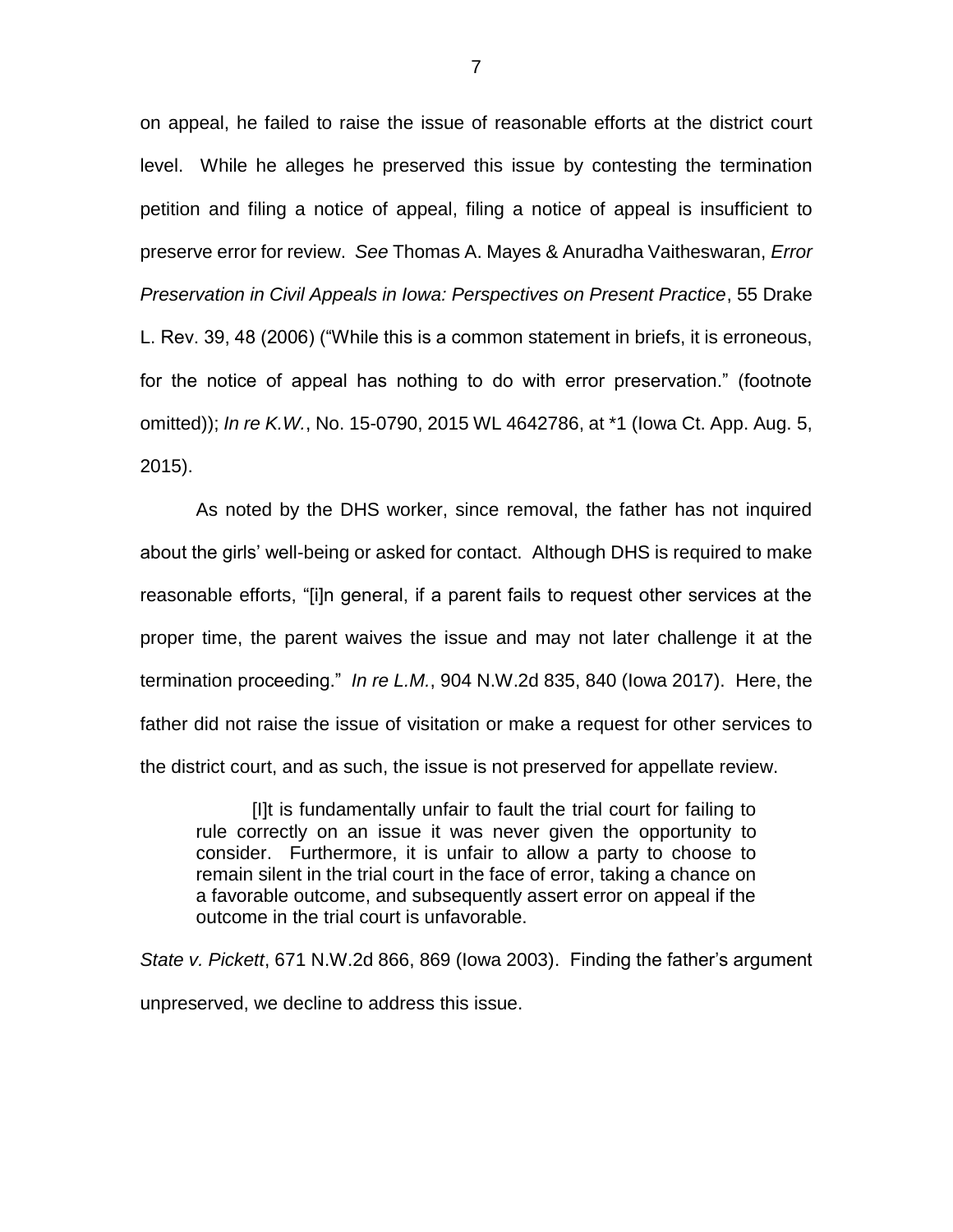## **V. Best Interests**

The father does not argue termination of his parental rights is not in the girls' best interest. Rather, his best-interest argument again lands on placement of A.M. and K.M., asserting that placement with the maternal grandmother is not in their best interests. Iowa Code section 232.117(3) directs the juvenile court to transfer a child's guardianship and custody to one of the following upon termination: (1) DHS; (2) a placement agency or other suitable entity licensed to provide care; or (3) "a parent who does not have physical care of the child, other relative, or other suitable person." *In re J.H.*, No. 20-0081, 2020 WL 2988759, at \*2 n.2 (Iowa Ct. App. June 3, 2020).

We reject the father's argument. Following termination, the district court did not direct placement at the maternal grandmother's home. Rather, custody and guardianship were placed with DHS. We have previously determined this to be in the children's best interest. As always, our primary concern is the best interest of the children. *See In re D.S.*, 563 N.W.2d 12, 14 (Iowa Ct. App. 1997); *In re C.B.*, No. 11-1196, 2011 WL 5389707, at \*1 (Iowa Ct. App. Nov. 9, 2011).

Even if we interpreted the father's argument to allege termination is not in the best interest of the children, this would not be a close call. The father has been incarcerated since May 27, 2019, after he confessed to killing the children's mother. His criminal trial has been set for the spring of 2021. In the lapse of time since the father's confession to the murder of the children's mother, A.M. and K.M. have endured a great deal. Both A.M. and K.M. attend weekly mental-health therapy and have been involved in grief counseling.